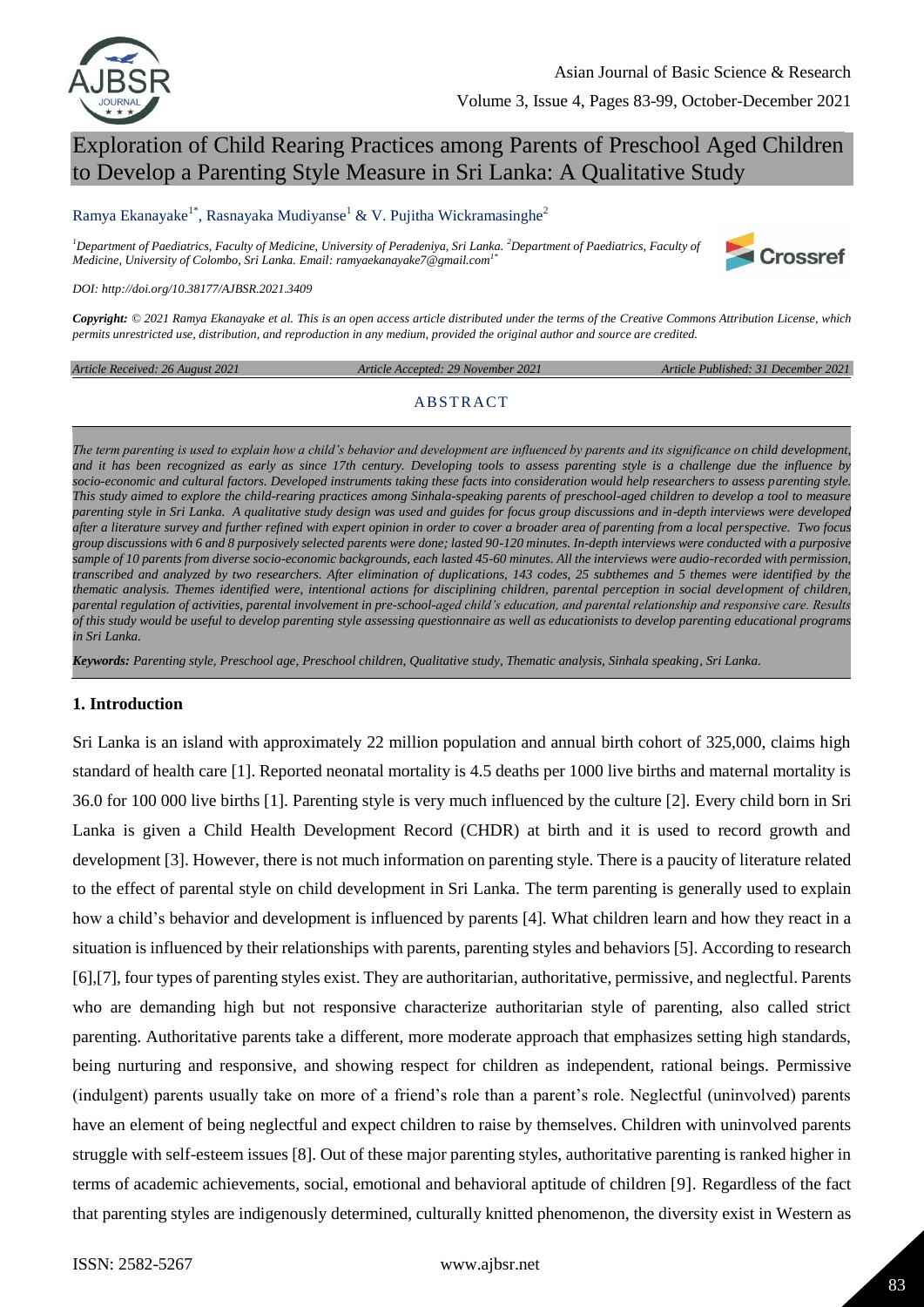

# Asian Journal of Basic Science & Research

## Volume 3, Issue 4, Pages 83-99, October-December 2021

well as in Asian cultures. The cultural context is a mandatory consideration in the development of psychological measures and educational programs of parenting [10]. Also, researchers have followed mixed method; qualitative and quantitative approach to develop parenting assessment tools [10],[11]. Development of an educator program, an understanding of parents' everyday practices, their role in supporting parent–child relationships and children's social and emotional development is important. These findings are critical to the development of an educator-led parent–child relationship program for use within education and care settings [12]. Parents who attend positive parenting training workshops may alter their parenting style and may have positive impact on their children behavioral and cognitive outcomes [13]. In the current study, child rearing practices of preschool aged children were studied and perceived parental expressions were described. As types of expressions may vary according to cultures, lack of literature and gaps in research in Sri Lanka shows the importance of such study. Gaps of the literature include exploration of parenting perceptions, ideas and practices related to child rearing, lack of parenting assessment tools, evaluation of association between parenting and child development in Sri Lankan context.

The thematic analysis is a qualitative data analysis method that can be used as the units of analysis. This process allows researchers to identify and organize relevant themes and subthemes, in subsequent detailed re-readings of the data set, researchers increasingly familiarize themselves with the data and explore the meanings associated with the concepts emerging from participant testimonies [14].

### **2. Materials and Methods**

### *2.1. The aim, design and setting of the study*

A qualitative design was used, and the study setting was purposively selected parents of preschool aged children in Kandy district to explore child rearing practices among Sinhala speaking parents of preschool-aged children to develop a parenting style measure in Sri Lanka.

## *2.2. Focus group discussions and in-depth interviews to generate themes on parenting style in local context*

The guides for focus group discussions (FGDs) and in-depth interviews (IDIs) were developed after a literature survey and expert opinion in order to cover a broader area of parenting styles from a local perspective. IDI guide was modified after conducting FGDs. Permission from the preschool administration and informed written consent from parents were taken prior to data collection. Participants were ensured of their anonymity and they were given the right to withdraw at any stage of the interview.

**FGD -** Two FGDs with six and eight purposively selected parents were conducted according to a pre-planned guide. The researcher started the FGD after introducing each other and building rapport with the participants. Parents were encouraged to talk about their targets/expectations in bringing up a child, plan or strategy to achieve them, feelings and reactions to success and failures of their child and other interactions with the child. Each FGD lasted for 90 – 120 minutes. Prompts and probes were used during the interview. Confidentiality of the provided information was assured.

**IDI -** Ten IDIs were conducted based on a pre-planned IDI guide refined after FGDs. A purposive sample of ten parents from diverse socio-economical background was selected. Each interview lasted 45 - 60 minutes.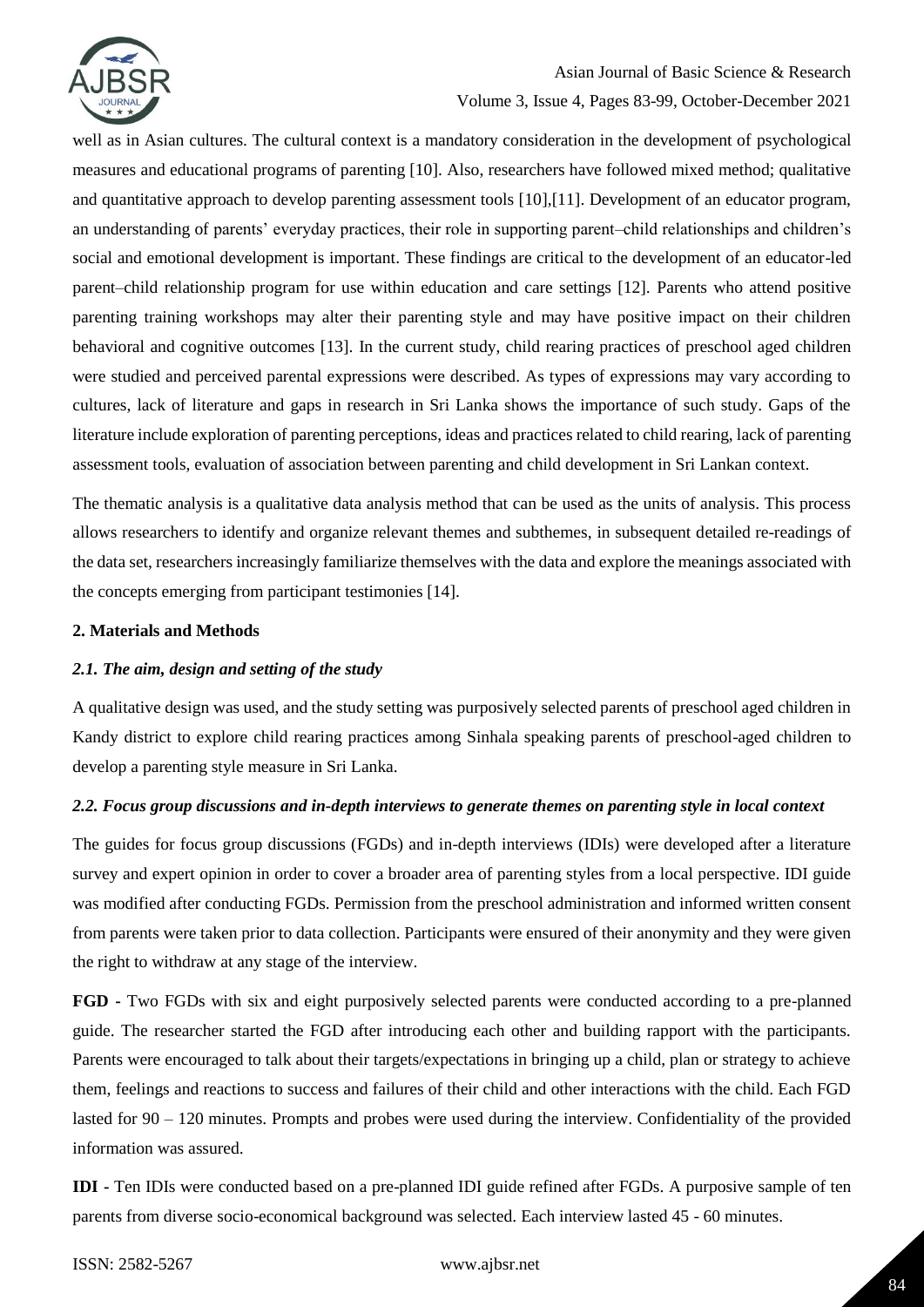

## *2.3. Themes generation*

All the interviews were audio-recorded with the permission and were transcribed. Qualitative data gathered from both were pooled together for final analysis. Major themes were drawn from the interviews by using thematic analysis. Analysis has been done with two individual researchers to minimize bias. The interviews were analyzed in-depth, and themes were generated by interacting with the data by the first and second researcher.

### **3. Results**

### *3.1. Descriptive statistics of the study sample*

Tables 1 and 2 show the descriptive characteristics of participants for focus group discussions and in-depth interviews respectively.

|                  | No. of participants | <b>Gender</b> | Occupation              | No. of children |
|------------------|---------------------|---------------|-------------------------|-----------------|
|                  |                     |               | 1. Not employed         | 03              |
|                  |                     | Females       | 2. Self-employed        | 02              |
| FGD <sub>1</sub> | 06                  |               | 3. Not employed         | 03              |
|                  |                     |               | 4. School van driver    | 03              |
|                  |                     |               | 5. Not employed         | 01              |
|                  |                     |               | 6. Self-employed        | 04              |
|                  |                     |               |                         |                 |
|                  | 08                  | Females       | 1. Self-employed        | 03              |
|                  |                     |               | 2. Not employed         | 02              |
|                  |                     |               | 3. Not-employed         | 02              |
|                  |                     |               | 4. Teacher              | 03              |
| FGD <sub>2</sub> |                     |               | 5. Self-employed        | 02              |
|                  |                     |               | 6. Self-employed        | 03              |
|                  |                     |               | 7. Not employed         | 02              |
|                  |                     |               | 8. Worked in government | 01              |
|                  |                     |               | sector                  |                 |
|                  |                     |               |                         |                 |

| Table 1. Descriptive statistics of participants of FGDs |
|---------------------------------------------------------|
|---------------------------------------------------------|

4 and 6 fathers and mothers respectively participated in-depth interviews. Table 2 shows gender, occupation and number of children of participants in in-depth interviews.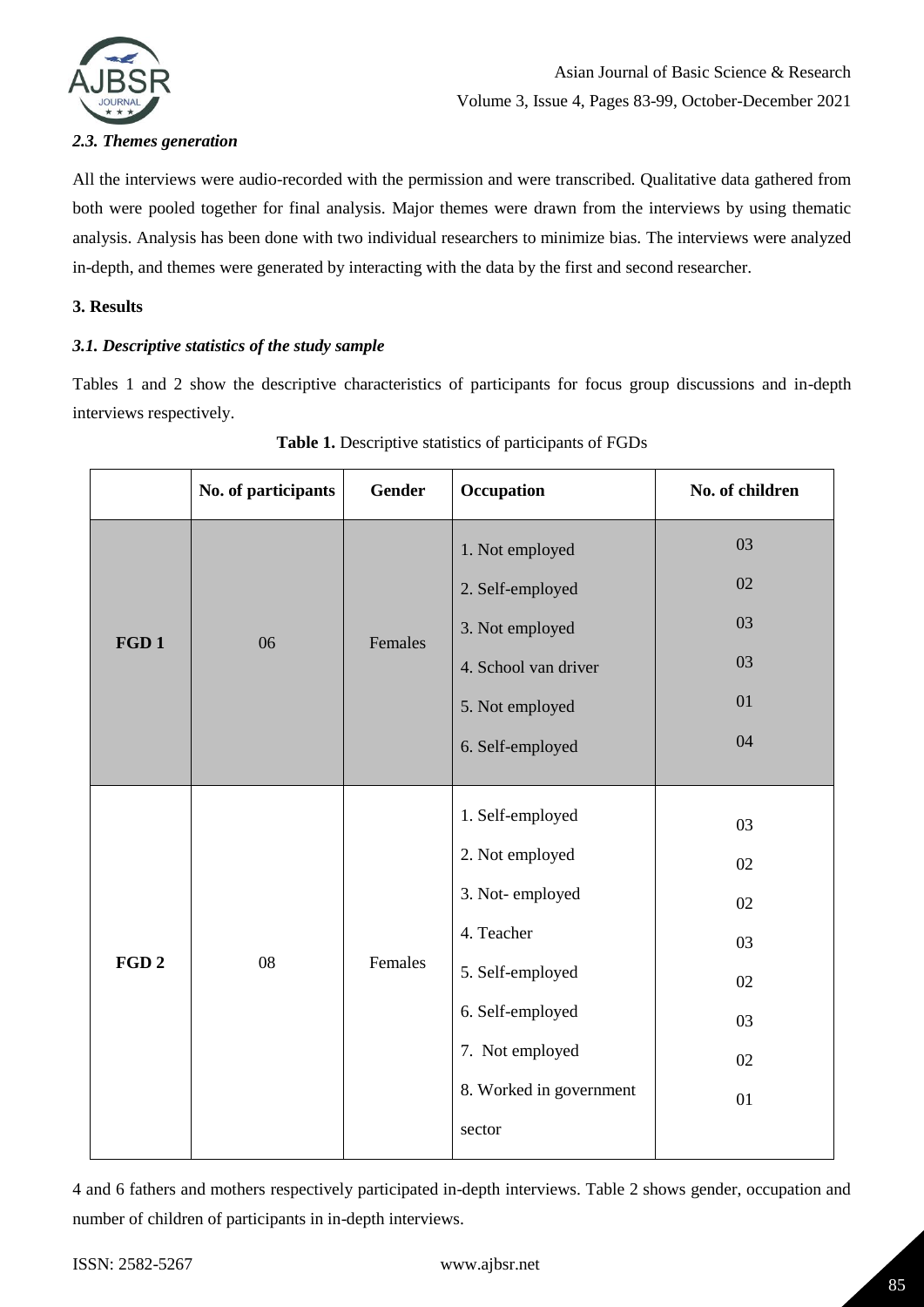

| Participant<br>No. | <b>Gender</b> | Age | Occupation                                               | <b>Number of</b><br>children |
|--------------------|---------------|-----|----------------------------------------------------------|------------------------------|
| Participant 1      | Male          | 42  | Security officer at a government<br>institute            | 02                           |
| Participant 2      | Female        | 41  | Teacher                                                  | 02                           |
| Participant 3      | Female        | 40  | Self-employed                                            | 02                           |
| Participant 4      | Female        | 46  | Housewife                                                | 01                           |
| Participant 5      | Female        | 45  | Self-employed                                            | 03                           |
| Participant 6      | Female        | 37  | Housewife (worked in government<br>sector till recently) | 02                           |
| Participant 7      | Female        | 33  | Self-employed                                            | 02                           |
| Participant 8      | Male          | 28  | Officer in government sector                             | 01                           |
| Participant 9      | Male          | 52  | Government development officer                           | 03                           |
| Participant10      | Male          | 40  | Staff member of a state university                       | 03                           |

**Table 2.** Descriptive statistics of 10 participants of in-depth interviews

## *3.2. Findings of FGD and IDI data*

All the interviews were audio-recorded with permission and were transcribed. Total number of words spoken was 33,695. Researcher I and researcher II developed 109 codes, 26 subthemes and 6 themes and 221 codes 39 subthemes and 7 themes respectively. After elimination of duplications collectively 143 codes, 25 subthemes and 5 major themes were identified by thematic analysis (Table 3).

**Table 3.** Number subthemes and codes identified under each theme

| S. No.         | <b>Themes</b>                                         | <b>Subthemes</b> | No. of codes |
|----------------|-------------------------------------------------------|------------------|--------------|
| 1              | Parental relationship and responsive care             | 5                | 25           |
| 2              | Parental perception in social development of children | 5                | 22           |
| 3              | Parental regulation of activities                     | 5                | 28           |
| $\overline{4}$ | Parental involvement in child's education             | 3                | 34           |
| 5              | Intentional actions for disciplining children         | 7                | 34           |
|                |                                                       | 25               | 143          |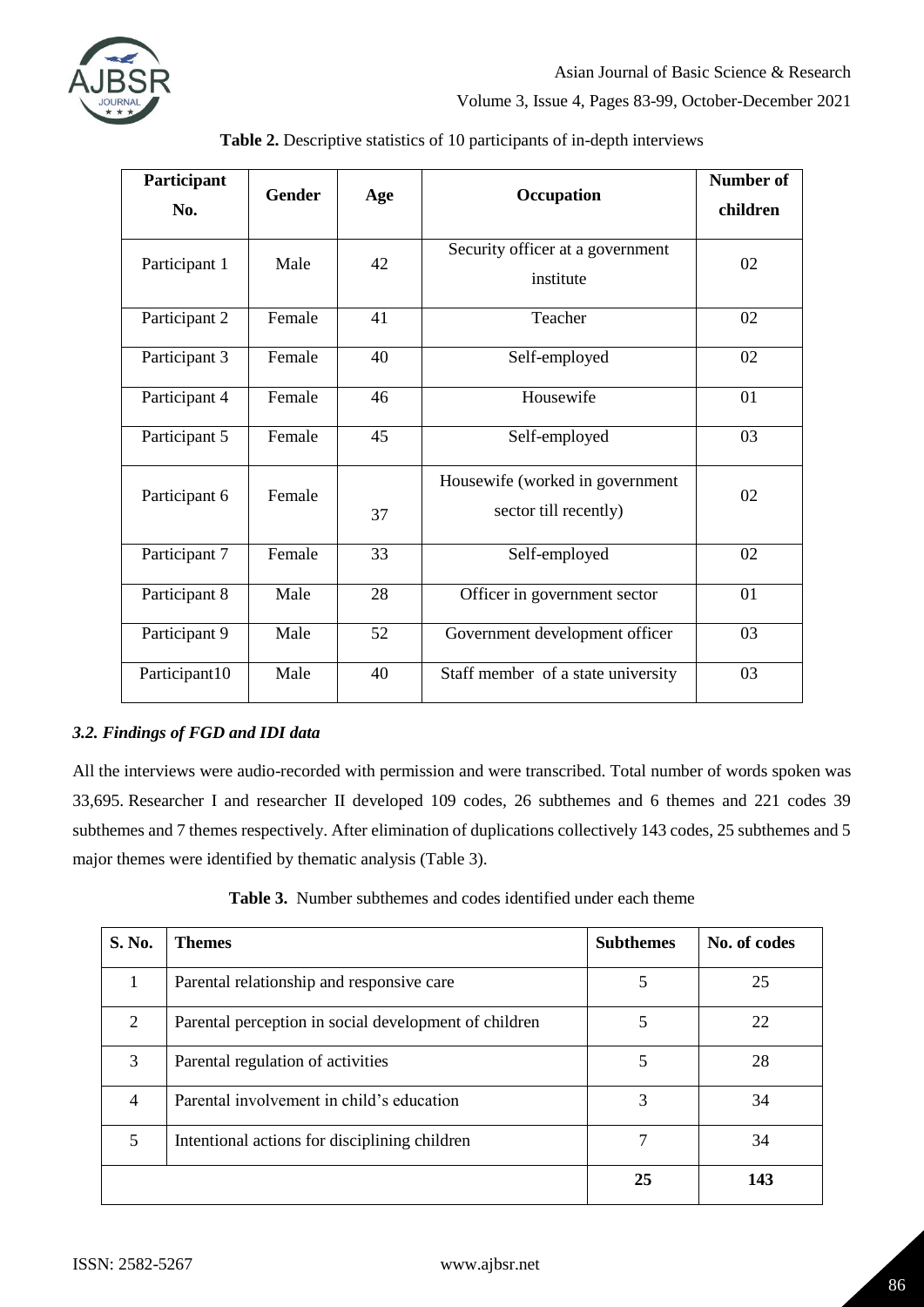

## *3.3. Findings of thematic analysis*

Table 4 shows the results of the thematic analysis: Five (5) major themes and 25 subthemes were recognized after analyzing the qualitative data of FGDs and IDIs.

| <b>Themes</b>                | <b>Subthemes</b>                               |  |
|------------------------------|------------------------------------------------|--|
|                              | 1. Appreciation of good behaviors              |  |
|                              | 2. Verbal hostility                            |  |
|                              | 3. Corporal punishment                         |  |
| 1. Intentional actions for   | 4. Punitive strategies                         |  |
| disciplining children        | 5. Reasoning                                   |  |
|                              | 6. Parental stress over disciplining the child |  |
|                              | 7. Role modelling                              |  |
|                              | 1. Religious education                         |  |
| 2. Parental perception in    | 2. Culturally regulated customs                |  |
| social development of        | 3. Modelling friendships                       |  |
| children                     | 4. Social interactions with people             |  |
|                              | 5. Relationship with siblings                  |  |
|                              | 1. Time management                             |  |
|                              | 2. Television screening                        |  |
| 3. Parental regulation of    | 3. Setting rules                               |  |
| activities                   | 4. Decision making                             |  |
|                              | 5. Future expectations                         |  |
|                              | 1. Parental responses on child's achievement   |  |
| 4. Parental involvement in   | 2, Parental responses on child's failures      |  |
| child's education            | 3. Parental aid for education                  |  |
|                              | 1. Devote the time                             |  |
|                              | 2. Participation in domestic chores            |  |
| 5. Parental relationship and | 3. Parental roles                              |  |
| responsive care              | 4. Physical support in child's needs           |  |
|                              | 5. Psychological support in child's needs      |  |

## **Table 4.** List of themes and subthemes developed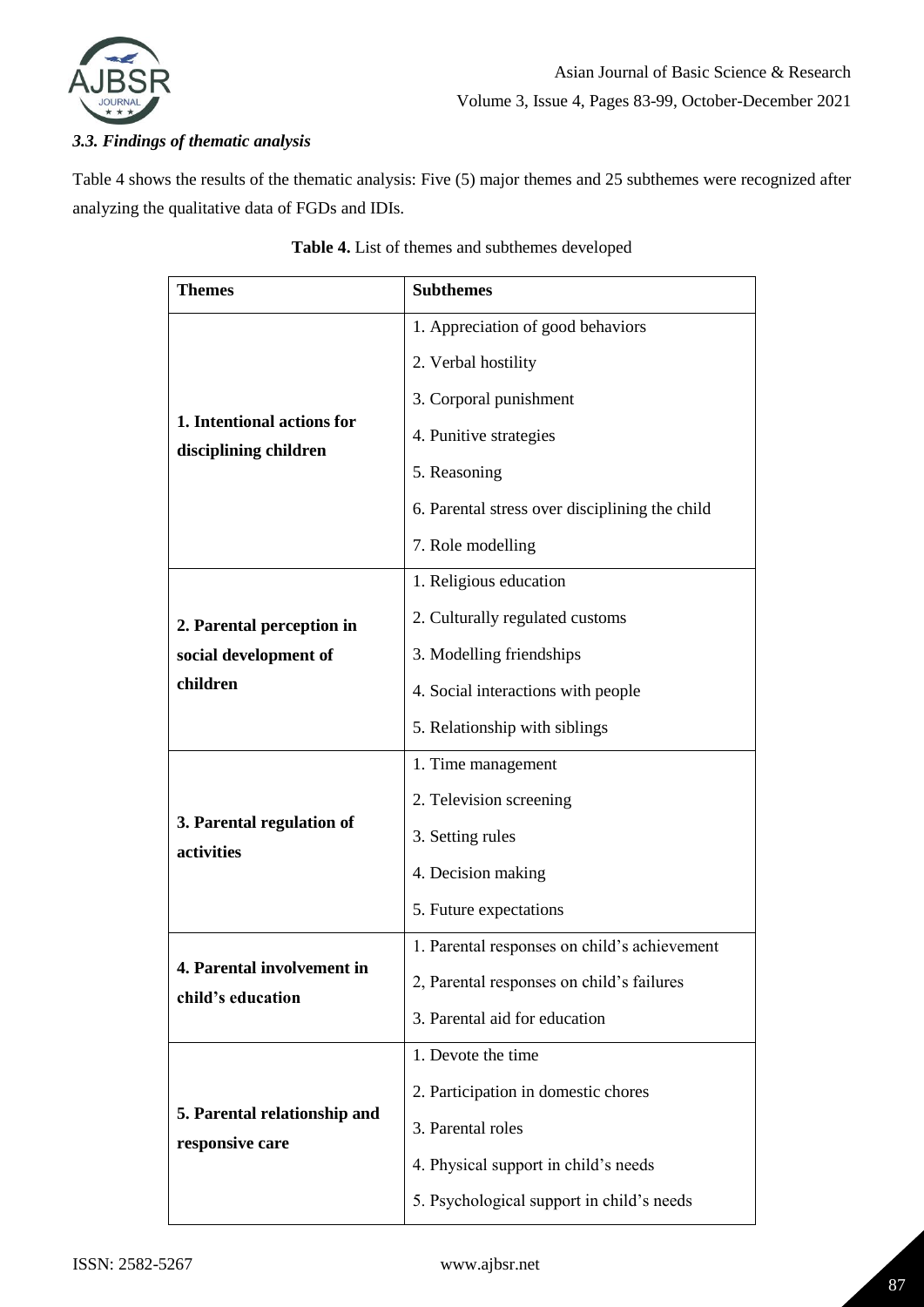

## *3.4. Elaboration of themes*

Parents' ideas, responses, views, observations and contexts related to these mentioned themes were linked to four parenting styles according to the researcher's perceptions and expert opinion. These data are shown in Tables 5, 6, 7, 8, and 9. Similar observations have been made by other researchers and published in international literature and are being compared.

### **Theme 1. Intentional actions for disciplining children**

This theme focuses on parents' view and involvement in disciplining the child. Verbal hostility, corporal punishment, punitive strategies, reasoning, appreciation of good behaviours, stress over disciplining and role modelling emerged as the subthemes (Table 5).

### **Theme 2. Parental perception in social development of children**

In this study, parental perception in social development was expressed as 5 subthemes; religious education, culturally regulated customs, modeling friendships, social interactions with people and relationship with siblings (Table 6).

### **Theme 3. Parental regulation of activities**

Parental regulation of activities theme has been evolved with five subthemes; time management, television screening, setting rules, decision making and future expectations (Table 7).

**Table 5.** Parents' responses related to "Intentional actions for disciplining children" categorized according to four types of parenting styles in comparison with data from selected similar international studies

|                      | Current study (2021),<br>Parents of preschool<br>aged children in<br>Kandy, Sri Lanka                                             | Parents of adolescent children,<br>Ethiopia [15]                                                                                                                                                                                                                      | Mexican American parents of<br>female adolescent children<br>[16]                                                                                                                                                                                                                                                     |
|----------------------|-----------------------------------------------------------------------------------------------------------------------------------|-----------------------------------------------------------------------------------------------------------------------------------------------------------------------------------------------------------------------------------------------------------------------|-----------------------------------------------------------------------------------------------------------------------------------------------------------------------------------------------------------------------------------------------------------------------------------------------------------------------|
| <b>Authoritative</b> | "Make child to<br>understand more<br>effectively when the<br>child is disobedient"<br>(PO7).                                      | "As a mother, I should be<br>patient all the time. Whatever<br>happens I should be dealing<br>with it gracefully. I should<br>patiently advise my children and<br>when possible I should do what<br>is needed."                                                       | "No brainer. What child will<br><i>listen to you or attempt to</i><br>change their lives around<br>when all a parent does is yell<br>off the top of their lungs? No. I<br>don't yell. It's pointless. I try<br>to maintain a respectful<br>relationship with my<br>daughter. That's what $I$<br>always keep in mind." |
| <b>Authoritarian</b> | "The child should not<br>be beaten too often<br>but should be hit hard<br>as he can remember his<br>misbehaviour" (FGD<br>$02$ ). | "My problem is that they $(my)$<br>children) don't obey me when I<br>give them instructions. I used to<br>beat them a lot but $I$ got<br>exhausted. I used to hold them<br>with my teeth. Now I got tired.<br>They are patient with me. They<br>don't complain much." | "Wellyeahwe tell her<br>straight up what she did was<br>wrong and what she could<br>have done better. I'm a little<br>harsh on her only because I<br>want her to be the best at<br>everything."                                                                                                                       |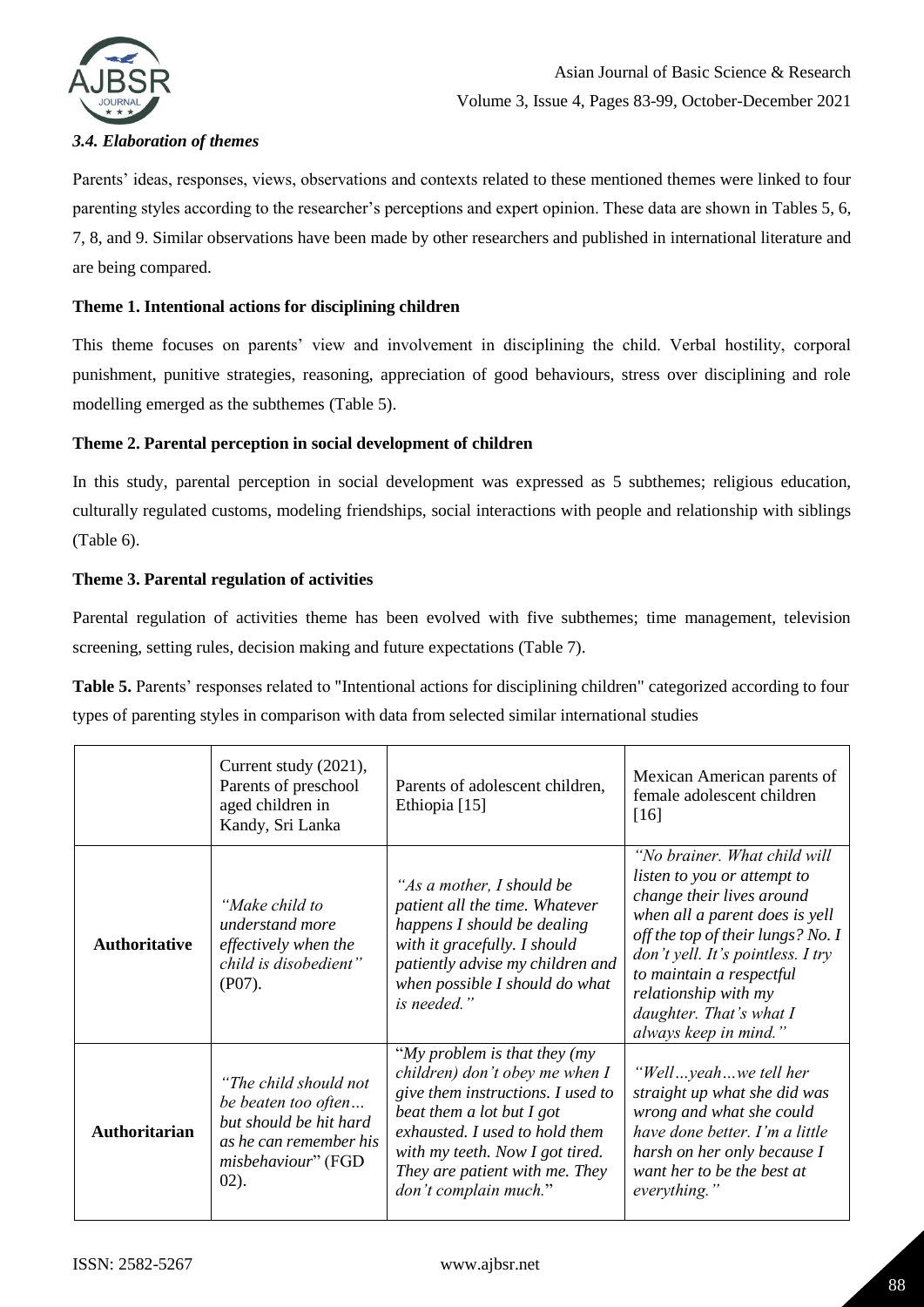

| <b>Permissive</b> | "Children are not<br>responsible for their<br>misbehvaiours" (P09).                                      | "I advise and beg them a lot. I<br>beg them day and night. [I tell<br>them] Please follow my advice<br>and study hard. I am very sad<br>that you don't study hard. As I<br>care for you, please encourage<br>me by listening to my advice.' I<br>don't have rest. I go to<br>monasteries and pray for them a<br>lot. With all my endless effort,<br>they would have turned to be<br>good. But it didn't happen." |  |
|-------------------|----------------------------------------------------------------------------------------------------------|------------------------------------------------------------------------------------------------------------------------------------------------------------------------------------------------------------------------------------------------------------------------------------------------------------------------------------------------------------------------------------------------------------------|--|
| <b>Neglectful</b> | "I do not see any<br>arguments between my<br>children due to the<br>stress caused by them"<br>$(P 06)$ . | "I know that children learn and<br><i>improve better through patience</i><br>and advise giving. I tell you the<br>truth, because of the stress in my<br>life, I couldn't handle my anger.<br>I regularly yell at them. I'm<br>often exhausted They get<br>sensitive and angry. I get angry<br>all the time. I complain why they<br>don't understand my difficulties<br>and efforts."                             |  |

## *P – Participant*

**Table 6.** Parents responses related to "Parental perception in social development of children", categorized according to four types of parenting styles in comparison with data from selected similar international studies

|                      | Current study (2021), Parents of preschool<br>aged children in Kandy, Sri Lanka                                                                                                                           | Parents of adolescent children, Ethiopia <sup>[15]</sup>                                                                                                                                                                                                                                                                                                      |
|----------------------|-----------------------------------------------------------------------------------------------------------------------------------------------------------------------------------------------------------|---------------------------------------------------------------------------------------------------------------------------------------------------------------------------------------------------------------------------------------------------------------------------------------------------------------------------------------------------------------|
| <b>Authoritative</b> | "When the child came back from<br>preschool, I ask  What happened today<br>What did your friends say Did you play<br>with your friends  then he tells all the<br>details''(P 05).                         |                                                                                                                                                                                                                                                                                                                                                               |
|                      | "There are some children who scold with<br>dirty words so I instruct my child to<br>choose a good boy as his friend" (P 07).                                                                              | "He doesn't spend time with many children.<br>Particularly he won't make friends with children<br>we don't approve of."                                                                                                                                                                                                                                       |
| Authoritarian        | "We are creating the generations<br>Grandfather  Father  Mother  That<br>way Descending from them  They had<br>a certain methodology and traits<br>which should preserved by young<br>generation" (P 09). | "[If] you grow up with this culture for so many<br>years, you can't change it even if you want to I<br>used this culture to raise my children and they<br>followed up my steps. We connected our ways<br>with this culture. Our own children and others<br>that we raised at home follow our ideas and<br>instructions I followed up my family's<br>culture." |
| Permissive           | "I know how friends are there now then<br>there is no fear associating with them<br>they all like same friends." $(P 04)$                                                                                 |                                                                                                                                                                                                                                                                                                                                                               |
| <b>Neglectful</b>    | "Even it is a boy or a girl it is difficult to<br>give that social care for a child " ( $P$ 09)                                                                                                           |                                                                                                                                                                                                                                                                                                                                                               |

## *P- Participant*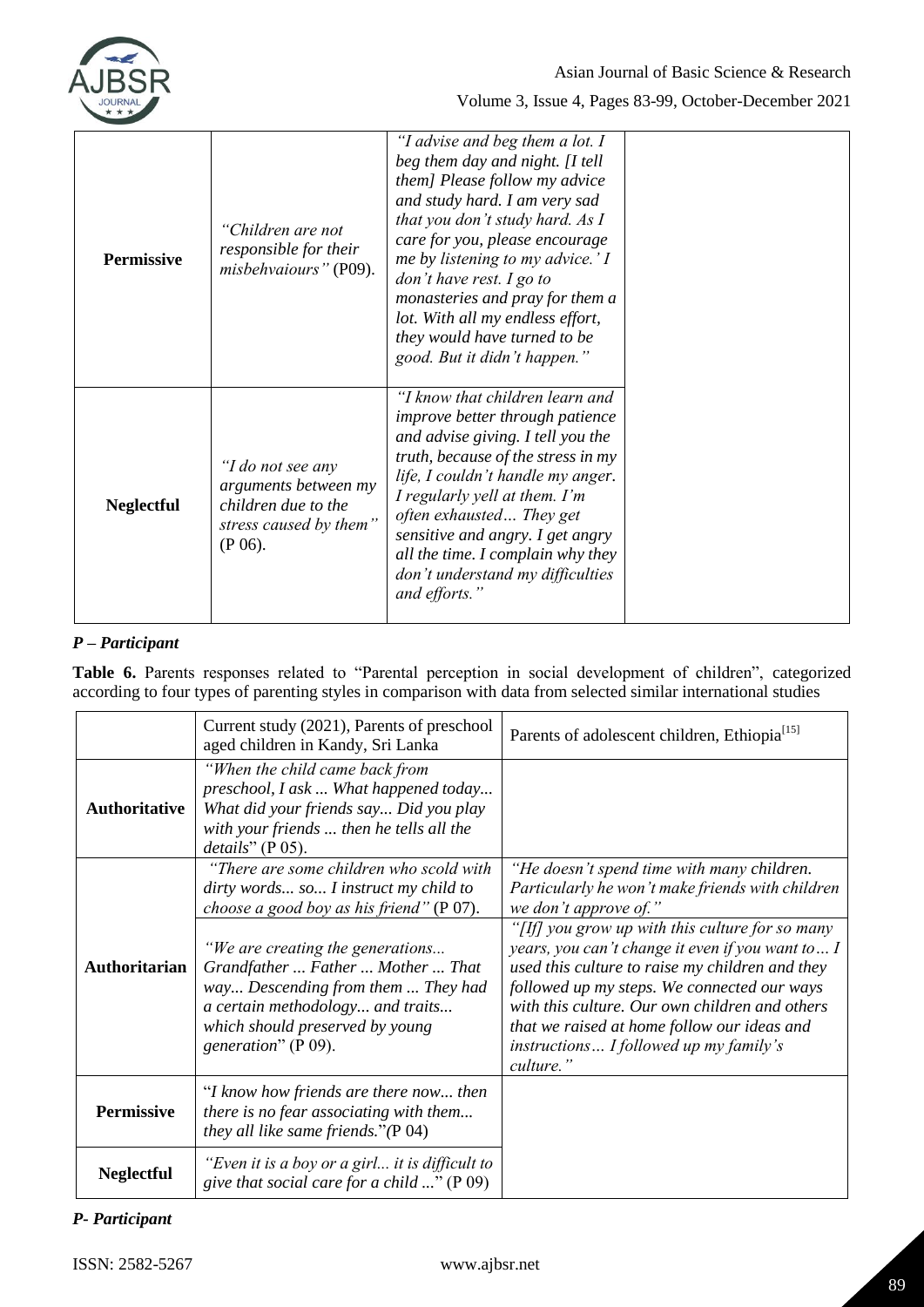

**Table 7.** Parents responses related to "Parental regulation of activities", categorize according to four types of

parenting styles in comparison with data from selected similar international studies

|               | Current study (2021),<br>Parents of preschool<br>aged children in Kandy,<br>Sri Lanka                                                                                                | Parents of 5-6 aged<br>children, Bristol area, UK<br>$[17]$                                                                                                                                                                             | Parents of<br>adolescent children,<br>Ethiopia [15]                                                                                                                                                                                                                   | Parents of preschool<br>aged children, UK [18]                                                                                                                                                                                    |
|---------------|--------------------------------------------------------------------------------------------------------------------------------------------------------------------------------------|-----------------------------------------------------------------------------------------------------------------------------------------------------------------------------------------------------------------------------------------|-----------------------------------------------------------------------------------------------------------------------------------------------------------------------------------------------------------------------------------------------------------------------|-----------------------------------------------------------------------------------------------------------------------------------------------------------------------------------------------------------------------------------|
| Authoritative | "It is difficult to get the<br>child on the right track<br>by setting rules. I think<br>children will understand<br>and act rather than make<br>children to obey rules"<br>(FGD 02). | "We keep an eye on it, so<br>whilst he would wake up<br>in the mornings and stick<br>the $TV$ (Television) on, if it<br>is a school day, no."                                                                                           | "The children are<br>attracted to what<br>they see in movies<br>and TV. They try to<br>be popular based on<br>what they see on<br>media. There are<br>unhealthy and<br>uncensored media<br>influences that lure<br>them to follow<br>values that are not<br>helpful." | "We've got them pass<br>coded [iPad]. They<br>can't pick it up without<br>our permission."<br>"We tend to do a lot of<br><i>iPlayer catch up. So we</i><br>know what they're<br>watching."                                        |
| Authoritarian | "Children should watch<br>only what their parents<br>tell them to watch"<br>(FGD 02).                                                                                                | "I might say 'that's<br>enough of that Wii (Games<br>Console), I'm turning it<br>off, go and find something<br>that doesn't involve a<br>screen."                                                                                       |                                                                                                                                                                                                                                                                       | "No I don't let them<br>have access, we don't<br>want them to be having<br>access all the time<br>$(smartphone)$ , I just<br>don't like it."                                                                                      |
| Permissive    | "I used the TV to help<br>when the baby needed to<br>be fed." (FGD 01).                                                                                                              | "We'd like him to become<br>better at policing it<br>himself so he, he is quite<br>good at saying 'I don't<br>want to watch this<br>programme, I'll turn it<br>off'. But yes, if he could,<br>he'd play on the Wii all<br>day I think." |                                                                                                                                                                                                                                                                       | "Yeah they have access<br>to my iPhone all the<br>time, when they get hold<br>of that and I can't find it<br>anywhere"                                                                                                            |
| Neglectful    | "We should not have a<br>television if we have to<br>limit their viewing at<br>home"<br>(FGD 02).                                                                                    |                                                                                                                                                                                                                                         |                                                                                                                                                                                                                                                                       | "Oh, we've always got<br>the $TV$ on, it's pretty<br>much always on because<br>when $I$ grew up the $TV$<br>was always on, and it's<br>not a novelty at all he<br>won't really sit down<br>and watch it, it's just<br>always on." |

## *P - Participant*

## **Theme 4. Parental involvement in pre-school aged child's education**

Parental aid for education, responses on child's failures and responses on child's achievements were three subthemes emerged under this theme (Table 8).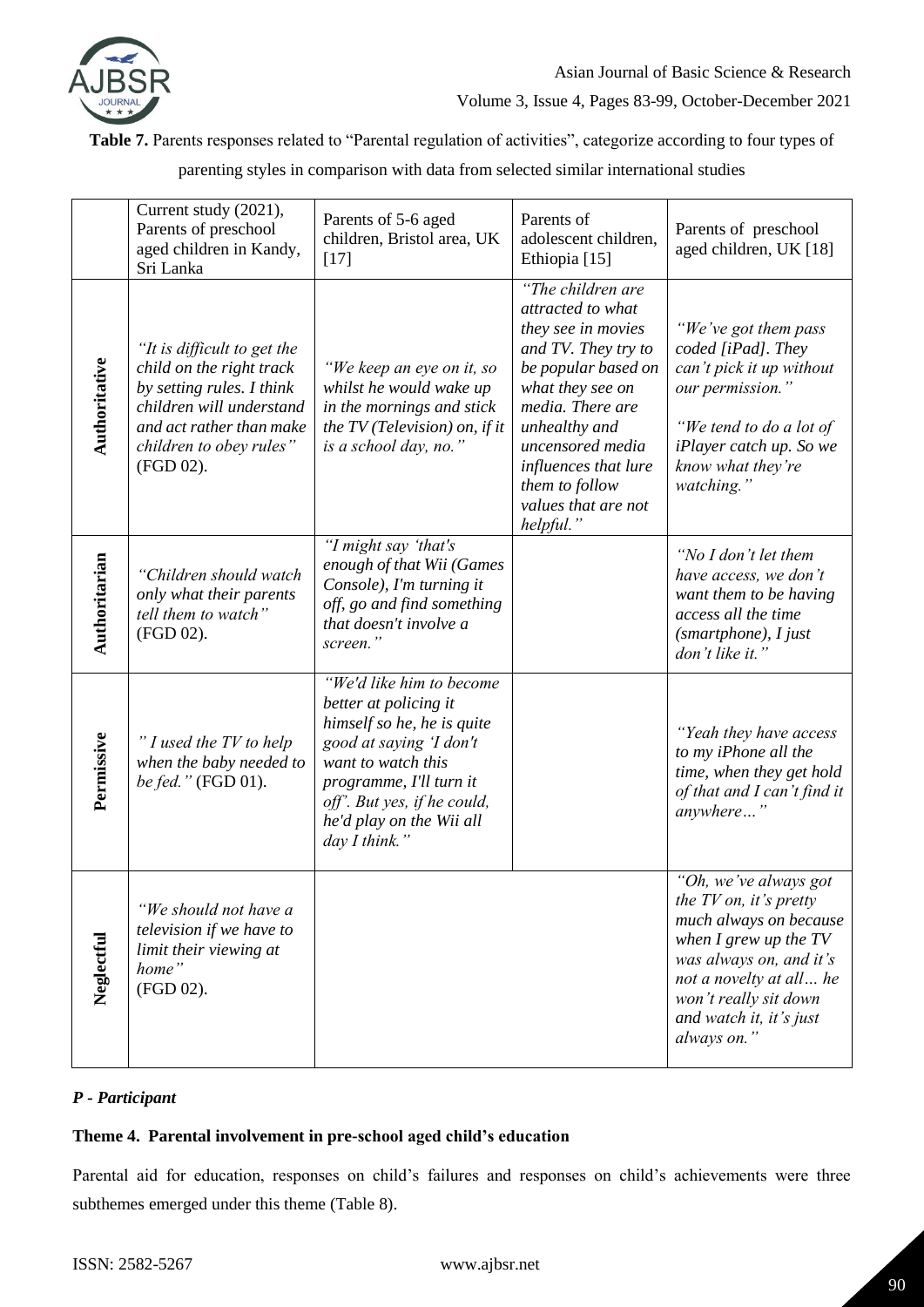

### **Theme 5. Parental relationship and responsive care**

Devote the time, participation in domestic chores, parental roles, physical and psychological support when the child is in need, have been identified as the five subthemes under this theme (Table 9).

**Table 8.** Parents' responses related to "Parental involvement in pre-school aged child's education", categorized according to four types of parenting styles in comparison with data from selected similar international studies

|               | Current study (2021),<br>Parents of preschool aged<br>children Kandy, Sri<br>Lanka                                                                                             | Parents of 1-5<br>years old children,<br>Turkey [19]                                                                                                                          | Parents of adolescent<br>children, Ethiopia [15]                                                                                                                                                                                       | <b>Mexican American</b><br>parents of adolescent<br>children [16]                                                                                                                                                            |
|---------------|--------------------------------------------------------------------------------------------------------------------------------------------------------------------------------|-------------------------------------------------------------------------------------------------------------------------------------------------------------------------------|----------------------------------------------------------------------------------------------------------------------------------------------------------------------------------------------------------------------------------------|------------------------------------------------------------------------------------------------------------------------------------------------------------------------------------------------------------------------------|
| Authoritative | "Tactfully directing the<br>child to her educational<br>goals without forcing the<br>child" (P 01).                                                                            | "She shall take the<br>best education, we<br>must spend good<br>time with her,<br>every day we shall<br>play at regular<br>hours, every day<br>she shall learn<br>something." | "Children should not be<br>coerced to study. No change<br>can come with force. You<br>should come up with another<br>solution for your fear of what<br>would happen to the child<br>who is not studying well."                         |                                                                                                                                                                                                                              |
| Authoritarian | "When the child shows<br>talent, I give gifts and<br>make them happy. I<br>declare that only, if you<br>do well in education<br>you will be rewarded<br>with gifts" $(P 03)$ . |                                                                                                                                                                               | "There is nothing that makes<br>me worry as my children not<br>focusing on their education. I<br>have no other worries. I tell<br>them 'I don't want anything<br>from you. Just learn well.<br>God knows what will happen<br>at last." | "All the time. She<br>knows I want her to<br>learn and have a<br>good future.<br>Everything I say to<br>her is because I want<br>her to make better<br>decisions in life not<br>like me. I want her<br>future to be better." |
| Permissive    | "I offer gifts whenever<br>the child asks for gifts"<br>$(P 08)$ .                                                                                                             |                                                                                                                                                                               |                                                                                                                                                                                                                                        |                                                                                                                                                                                                                              |
| Neglectful    | "I will not say anything<br>even if the child is not<br>properly involved in<br>education" (FGD 01).                                                                           |                                                                                                                                                                               |                                                                                                                                                                                                                                        |                                                                                                                                                                                                                              |

## *P- Participant*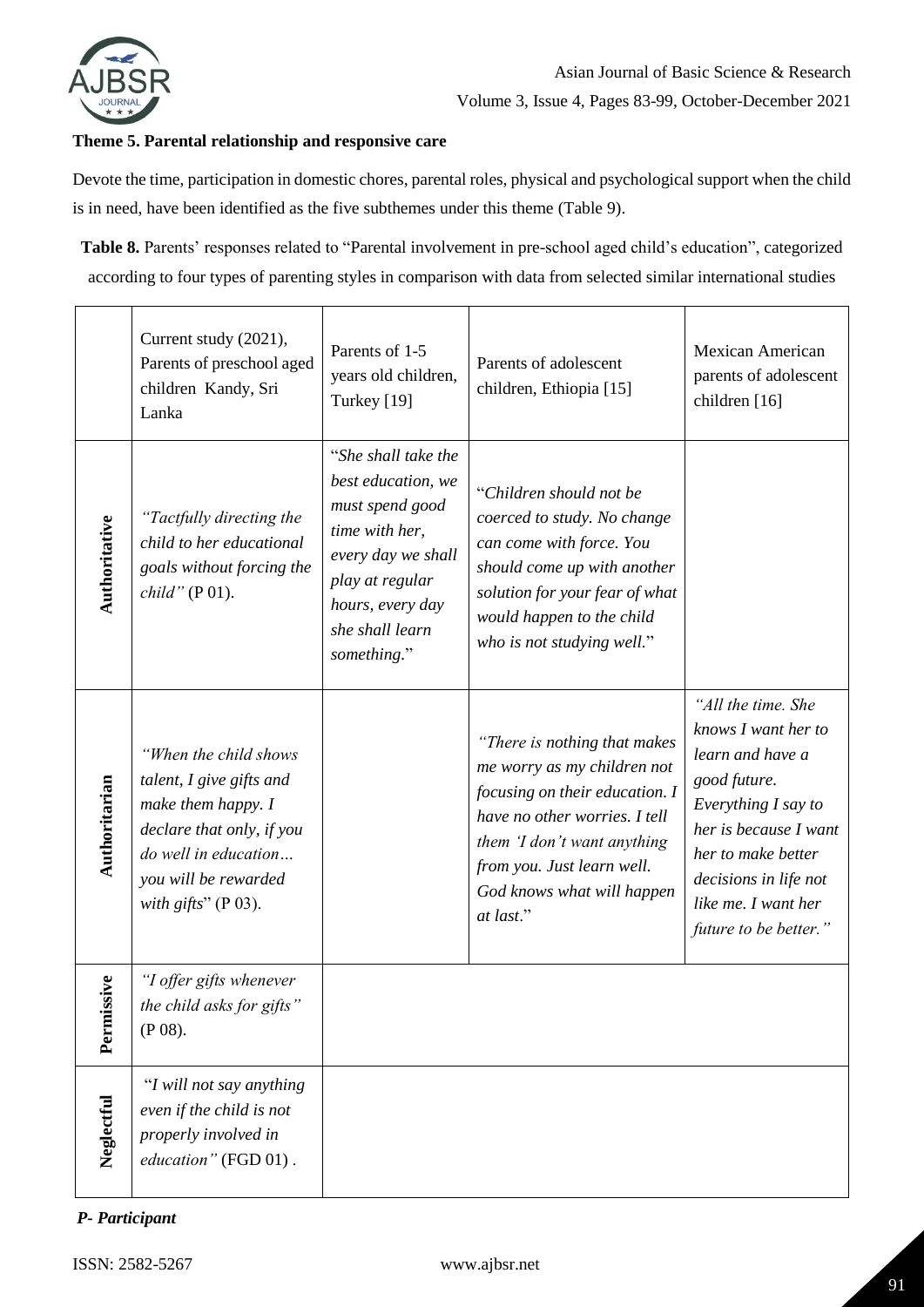

**Table 9.** Parents responses related to "Parental relationship and responsive care", categorize according to four

types of parenting styles in comparison of data from selected similar international studies

|               | Current study (2021),<br>Parents of preschool<br>children Kandy, Sri<br>Lanka                                                                                                                                                                                                                                               | Parents of 1-5<br>years old<br>children,<br>Turkey <sup>[19]</sup>                                                                                           | Parents of adolescent<br>children, Ethiopia <sup>[15]</sup>                                                                                                        | Arab immigrant<br>parents of preschool aged<br>children <sup>[20]</sup>                                                                                                    |
|---------------|-----------------------------------------------------------------------------------------------------------------------------------------------------------------------------------------------------------------------------------------------------------------------------------------------------------------------------|--------------------------------------------------------------------------------------------------------------------------------------------------------------|--------------------------------------------------------------------------------------------------------------------------------------------------------------------|----------------------------------------------------------------------------------------------------------------------------------------------------------------------------|
| Authoritative | "We do business in<br>markets during<br>weekdays, I do not attend<br>on every Thursdays and<br>Fridays I stay at home<br>for those two days to<br>monitor the work they<br>$\left($ children $\right)$ do  I go<br>through their work<br>within those two days<br>Sunday is definitely<br>reserved for them" (P<br>$(03)$ . |                                                                                                                                                              |                                                                                                                                                                    |                                                                                                                                                                            |
| Authoritarian | "The child should be<br>treated with restraint"<br>(FGD 02).                                                                                                                                                                                                                                                                |                                                                                                                                                              |                                                                                                                                                                    |                                                                                                                                                                            |
| Permissive    | "I set aside my time for<br>the children as they<br>wanted I will be with<br>them when they talk<br>" $(P 07)$ .                                                                                                                                                                                                            |                                                                                                                                                              |                                                                                                                                                                    |                                                                                                                                                                            |
| Neglectful    | "No such time has been<br>set aside to spend with<br>children I try to spend<br>as much time with the<br>children as possible<br>because there is less time<br>to stay with them"<br>$(P 02)$ .                                                                                                                             | "I am not<br>sufficient, I<br>can't play<br>with him<br>enough<br>because of<br>work, I can<br>be more<br>informative<br>and<br>instructive<br>during play." | "We don't have time<br>to spend with each<br>other. We are often<br>busy with workit's<br>all about rushing to<br>get things done both<br>at work and at<br>home." | "To be honest, I feel that my<br>parents are better than me<br>in raising us. At least in the<br>past, they had a lot of time<br>and could communicate<br>with us easily." |

## *P- Participant*

## **4. Discussions**

This qualitative study generated themes and items for the Parenting Style Assessment Questionnaire–Sinhala (PSAQ-S). Focus group discussions and in-depth interviews revealed five major themes (Table 3).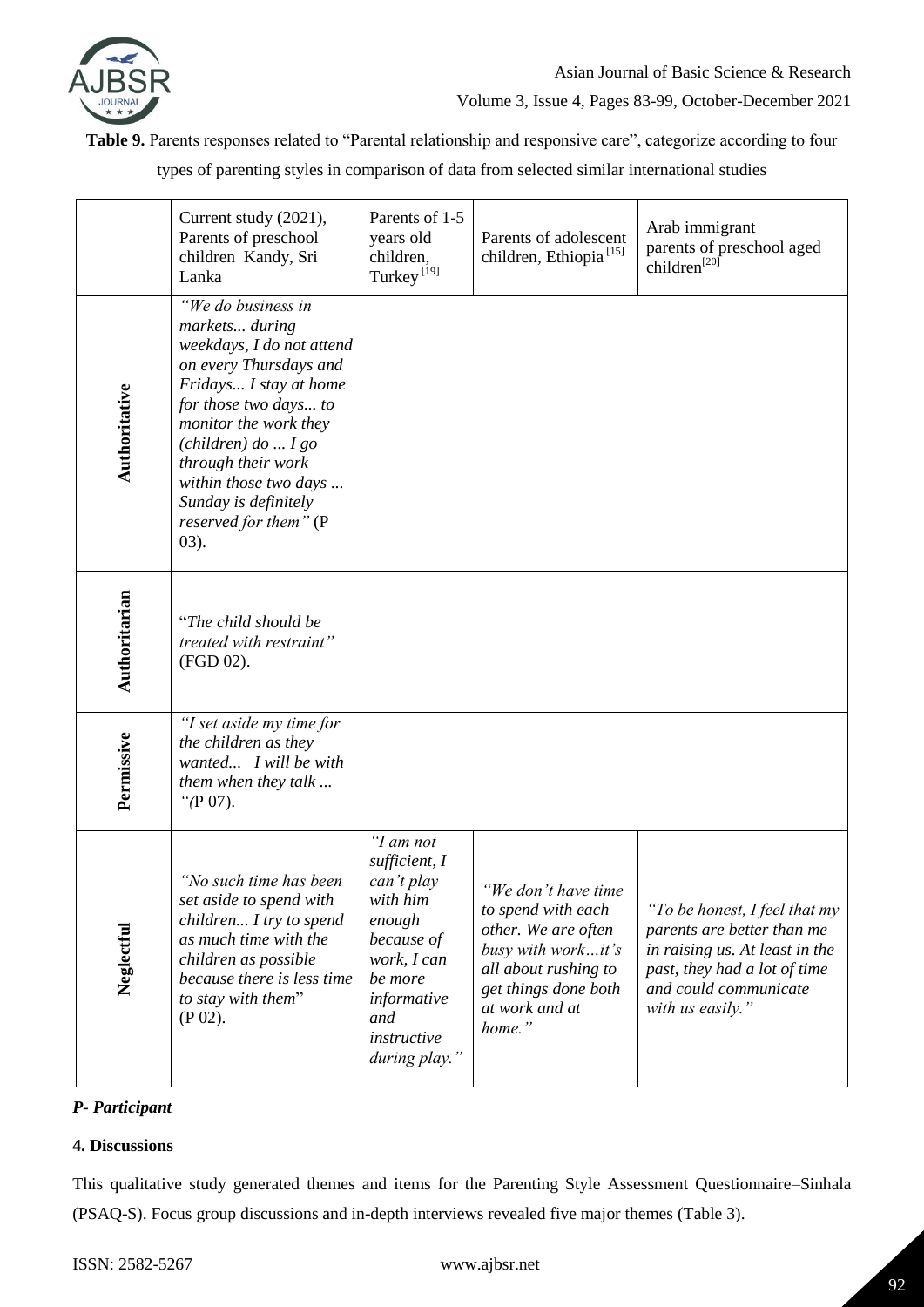

### **Theme 1. Intentional actions for disciplining children**

This theme focuses on parents' view and involvement in disciplining the child. In the current study, participants talked about combined strategies like punishment and reasoning that often helped them to control the behaviors of their preschool aged children.

Verbal hostility, corporal punishment, punitive actions are common authoritarian type of strategies used by parents in our study. These findings are consistent with previous research that have reported, less empathetic authoritarian parents tend to attribute children's misbehaviors to external factors rather than child's internal quality [21]. With refers to Table 5, authoritarian mothers were more likely to respond with greater anger and embarrassment across all child-rearing scenarios. Also, a study [22] in United States of America (USA) showed that African-American parents used more authoritarian strategies with their children than Asian-American parents did. On the other hand, more Asian-American parents seemed to resort to more authoritative parenting strategies to discipline their children.

Parents of current study focus on impulsivity, getting into danger and not obeying parents (Table 5). Tendency for toddlers and preschool aged children to experience physical punishment more than older children has been reported in the United Kingdom (UK) [23]. Also, in North America common use of corporal punishment on toddler and pre-school age children is attributed to child's high activity, exploration and independence, together with negativism, impulsivity and a limited understanding of harm and danger [24].

Appreciation of good behaviors, reasoning and role modelling as the positive parenting strategies were highlighted in our study (Table 5). Explaining/teaching, rewards, diversion, and penalty task and restorative behavior were adopted to discipline daughters whereas corporal punishment, psychological aggression, monitoring, ignoring misbehavior, and deprivation of privileges were used on sons [25]. However, any form of gender-based discrimination in disciplining was not seen in our study.

Believing that the child is not responsible for their misbehaviors was a permissive characteristic noticed in our study and they seem to worry whether child may get hurt/sad upon disciplinary actions. Similar to these findings, in a study in Ethiopia found that parents advise and beg their adolescent child to behave properly [15]. Many parents from USA developed an attribution style which preserved a positive view of their child, describing misbehaviors as situation-specific and outside the child's control [26].

Neglecting type of parental behaviour seen in the study indicated statements like ignoring misbehaviours due to stress cause by the process of disciplining and running out of time to discipline their children. Also, in line with these findings, Kistin et al. (2014) identified themes: repetitive child behaviors are the most stressful, mothers commonly cope by taking time away; this can result in prolonged unsupervised periods for children under 5 years of age in Boston, USA [27].

## **Theme 2. Parental perception in social development**

This theme reflects parental view and involvement of their child's socialization. The overarching themes that emerged in current study are not so different from themes that have been highlighted in other research on the child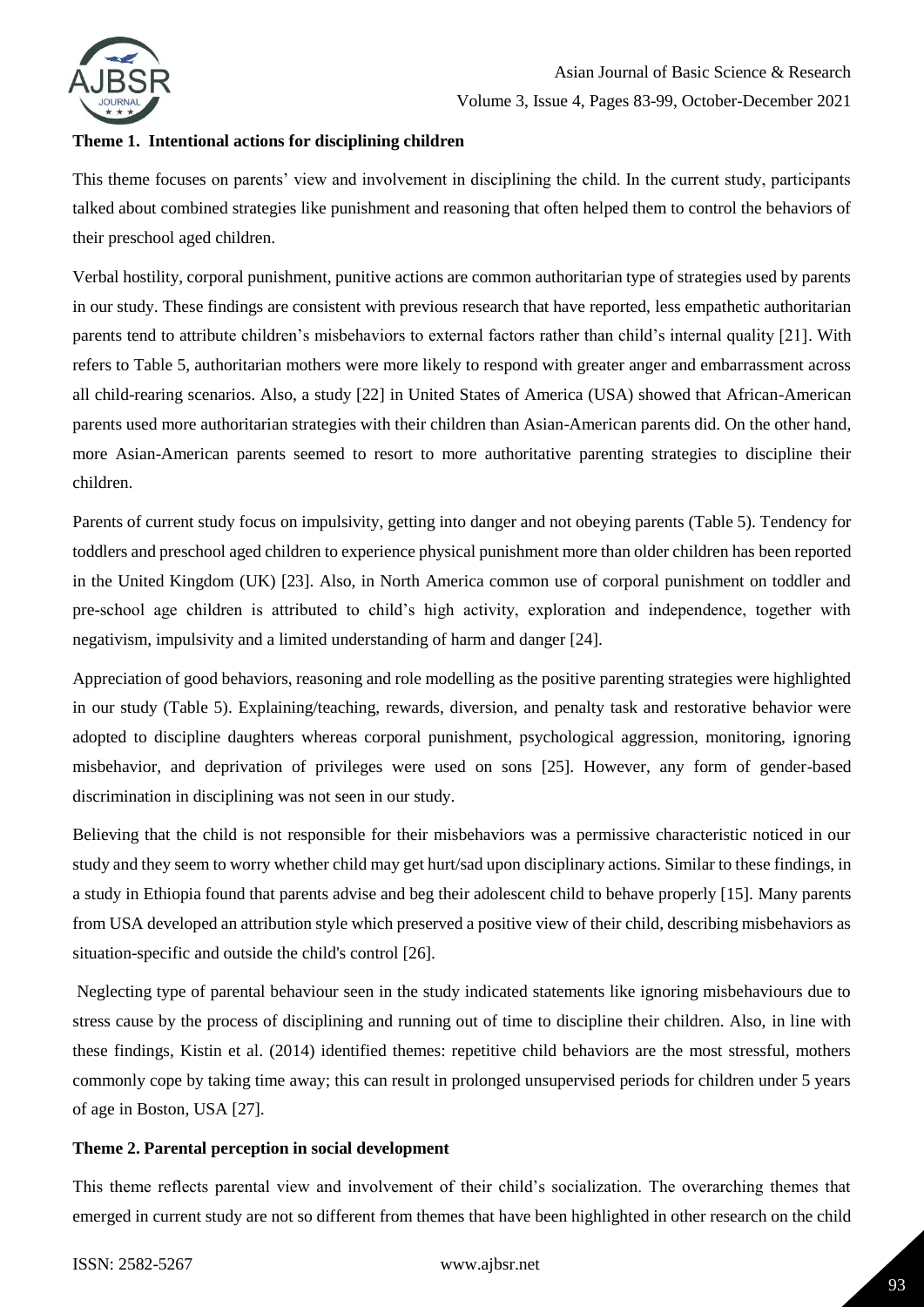

care settings, such as importance of friends, role of adults and routines [28]. Authoritative parents tend to practice a role of supervising and guiding over child's socialization process. In the current study, it can be seen from the descriptions that parents' awareness of their friends, neighbours and other people around the child. Friendships have an important role in a child's sense of control over their environment, and wider sense of well-being [29].

In the current study, providing education on religion has emerged as an important subtheme (Table 6). Parents expressed that telling religious stories and songs have been fruitful for them to get their child to understand about the society. The influence of religion on child-rearing practices has been very strong in most Asian families. For instance, the Indian views about child nature have been shaped by the sacred Hindu texts of Ramayana, Mahabharata and the Laws of Manu [30].

Authoritarian parenting practices, like forcing the child to associate with selected friends, parents' expectations of must obeying the customs handed down from generation to generation were seen in our study. Wang and Leichtman (2000) also noted that Asian parents ignore personal autonomy as they place a strong emphasis on obedience, dependability, proper behavior, and social commitment [31].

Also, parents express the expectations of their children to obey and respect adults and their advices (Annexure 1). These findings are in line with reported findings as in most Asian cultures, children are always watched not just by their parents, but by the whole community. Shared values and morals make the children know why they need to be good, so they are not bringing shame on their families [32].

Permissive parenting characteristics have allowed their child to engage with friends and people as child wishes. Neglectful parenting is reflected by the expression of even some are not knowing their child's friends. Also, socialization was seen as a daunting task by some parents in our study. However, as Anara et al. (2020) reported, parents are the foundation for shaping the child's perception and ways of interaction with the world, thus contributing to the development of social competences and self-identity in preschoolers [33].

### **Theme 3. Parental regulation of activities**

In the current study, parents' regulation of activities has evolved with time management, television viewing, setting rules, decision making and future expectations (Table 7). Chao (2002) reported that in Western parenting, dictating to the child what they should do is considered unacceptable and can be perceived as controlling. However, Asian parents often find themselves making choices for their children and being more involved in their lives, think, that more involved they are, the more they love them [34].

Authoritative types of strategies are expressed as making the child to understand and act accordingly rather than obeying rules in our study. The authoritative parent tries to direct the child, but in a rational manner. According to Miller (2010), an authoritative parent's goal is to prepare children to live a fully autonomous life upon adulthood and their children show higher competence, social development, self-perceptions, and positive mental health [35].

Authoritarian parents seem to make rules, implement and monitor them and strictly control their children's behaviour (Table 7). This is keeping in line with the reports by Dwishes (2008) that authoritarian parents, expect their child to always do as they are told by parents without any discussion, keeping in line with parent's rules and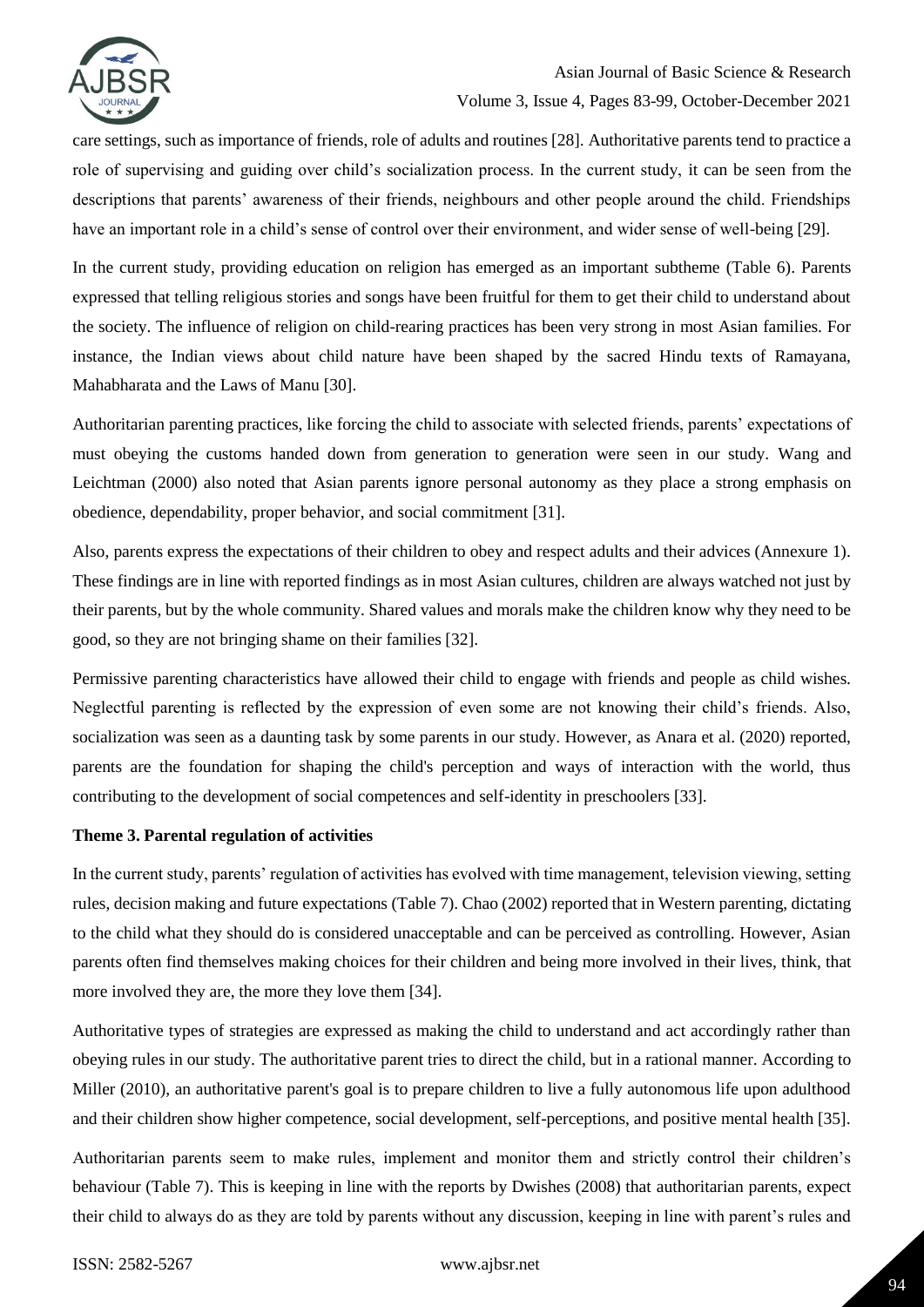

## Asian Journal of Basic Science & Research

### Volume 3, Issue 4, Pages 83-99, October-December 2021

policy [36]. The current study showed that authoritarian parenting incorporates higher personal expectations regarding the future of the child. Also, Wu and Sen Qi (2005) found that Asian-American parents tend to hold high expectations of their children in their educational attainment but they were not openly passionate with their children. On the other hand, African-American parents were more outgoing with and more expressive to their children but less likely to expect their children to obtain graduate degrees in education [22]. Parents who adopt permissive type of parenting, considered self-regulation to be the right of a child to live freely without outside authority in the current study. Also, Baumrind (1991) has concluded that with this type of parenting, few demands are made of the child regarding such things as chores. This type of parenting does not require the parent to act as an active agent responsible for shaping or altering the child's behavior [6]. Neglectful parents exhibit no regulation at all or no consideration towards child's self-regulation in the current study. Also, parents revealed at times they have led them (children) to view screens when they (parents) wanted to engage in some of their personal work. In a study conducted in Southeastern part of America, also reported that parents of children aged 3-5 years used screens as a way to distract their child, so that they are able to attend to their personal tasks, or even to take a break[37] and similar responses have been expressed in our study as well.

### **Theme 4. Parental involvement in preschool aged children's education**

This theme involved parental responses on children's achievements, parents' responses on children's failures and aid for education. The mothers of preschool aged children are also concern in the educational performance of their children. Current study showed tactfully directing and more engaging attitude without forcing the child towards education as an important aspect of authoritative parenting characteristics. Similar responses were seen in studies conducted in Turkey and Ethiopia; spending better times for child's learning [19] and come up with better solutions without coerce and forcing [15]. The current study showed that authoritarian parenting strategies included, forcing the child towards education, appreciating and offering gifts were done only if the child showed achievements. It seems, this may have aggravated by the competitive world around the child. Some parents in our study believed that to be a good parent, they should be more educated and more knowledgeable. Faircloth and Murray (2014) also reported that feeling the pressure and guilt of not doing their best, because they are being surrounded by a new parenting culture [38].

Permissive characteristics of parents in the current study was expressed through offering gifts whenever child want in an irrational manner and allowing child to engage in learning activities as they wish. It seems, the reason for expressing these characteristics are related to the fact that parents think the child is in preschool age and should not force on education. Neglectful parenting is expressed through no consideration on children even if they do not perform well in their study activities.

#### **Theme 5. Parental relationship and responsive care**

Parental relationship and responsive care have emerged as a theme in the current study. Devoting time for their child has varied among parents and seems it has affected by the parents' occupation in the current study. Authoritative parents tend to have more interactive time with their child and parents' commitment is admirable on relationship with their child and support given in the current study. However, care is limited to noticing,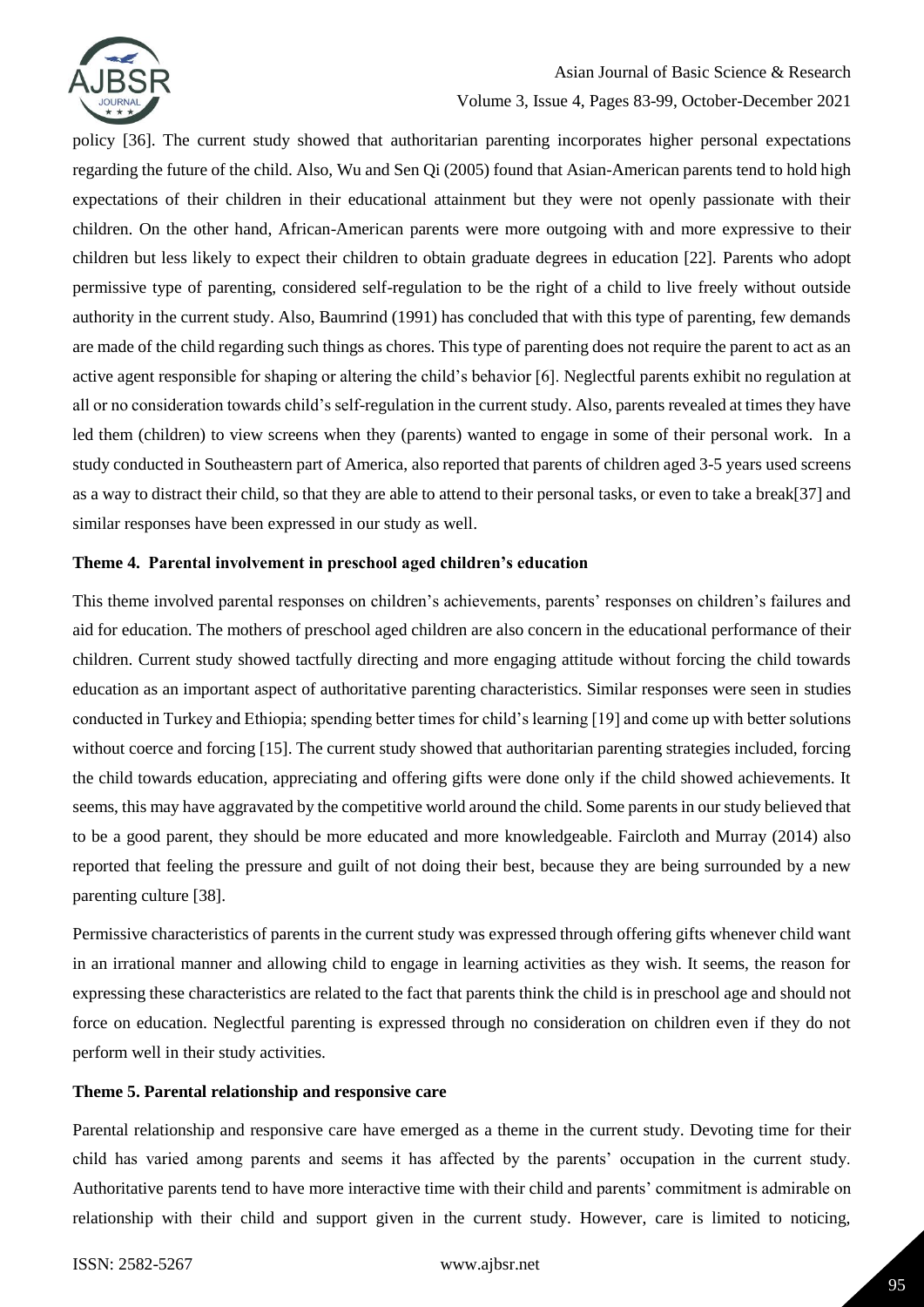

understanding, providing feedback and support rather than real engagement in responsive care. Anne (2012) reported, a substantial part of the caregivers also was concerned about the need to spend sufficient time together with the young children to be able to establish and maintain positive relationships [39].

In our study, authoritarian parents act more as a ruler and believed that child should be treated with restraint and parents can't be friendly with the child (Table 9). Previous research reported that, Asian children are quieter, submissive and follow orders, less talkative and vocally less active than Euro-American children due to maintaining control over them. Asian children are brought up in such a way that they do not openly express their opinions on certain issues [32].

Permissive parenting characteristics showed through allowing children to spend time as the child wants, playing a more of a friends' role, trying to fulfill all the physiological and psychological needs of children as the child wants. Research showed, Asian mothers are inclined towards a total indulgence of their child's wishes and demands, whether these are related to feeding, cleaning, sleeping or keeping company [40]. Neglectful parenting characteristics showed through the expression of lack of time to spend with children or due to stress cause by workload. However, there were parents who exhibit authoritative parenting characteristics even though they work. Therefore, it seems it's a matter of planning their time to spend with their children.

#### **5. Conclusions**

Cultural context should emphasize as much as that is required in the development of measures of parenting for a particular culture. The subthemes present a thematic basis for the development of a quantitative instrument to identify the parenting style with regards to the four parenting styles. Impact of parenting style on child's holistic, cognitive, psychosocial and emotional development should be evaluated in a national level study in Sri Lanka. Innovative methods of inculcating healthy parenting should be explored and success of such interventions could be assessed by validated tools as an ongoing process in the country.

### **Declarations**

### *Source of Funding*

*This research is funded by University Research Grants, University of Peradeniya (URG/2019/20/M).*

### *Competing Interests Statement*

*The authors declare no competing financial, professional and personal interests.*

### *Consent for publication*

*Authors declare that they consented for the publication of this research work.* 

### *Author contributions*

*Ramya Ekanayake - conceived and designed the analysis, collected and analyzed data and prepared final manuscript; writing - review and editing. Prof. Rasnayaka Mudiyanse - conceived and designed the analysis, and prepared final manuscript; writing – review and editing. Prof. V. Pujitha Wickramasinghe - conceived and design the analysis, prepared final manuscript; writing – review and editing.*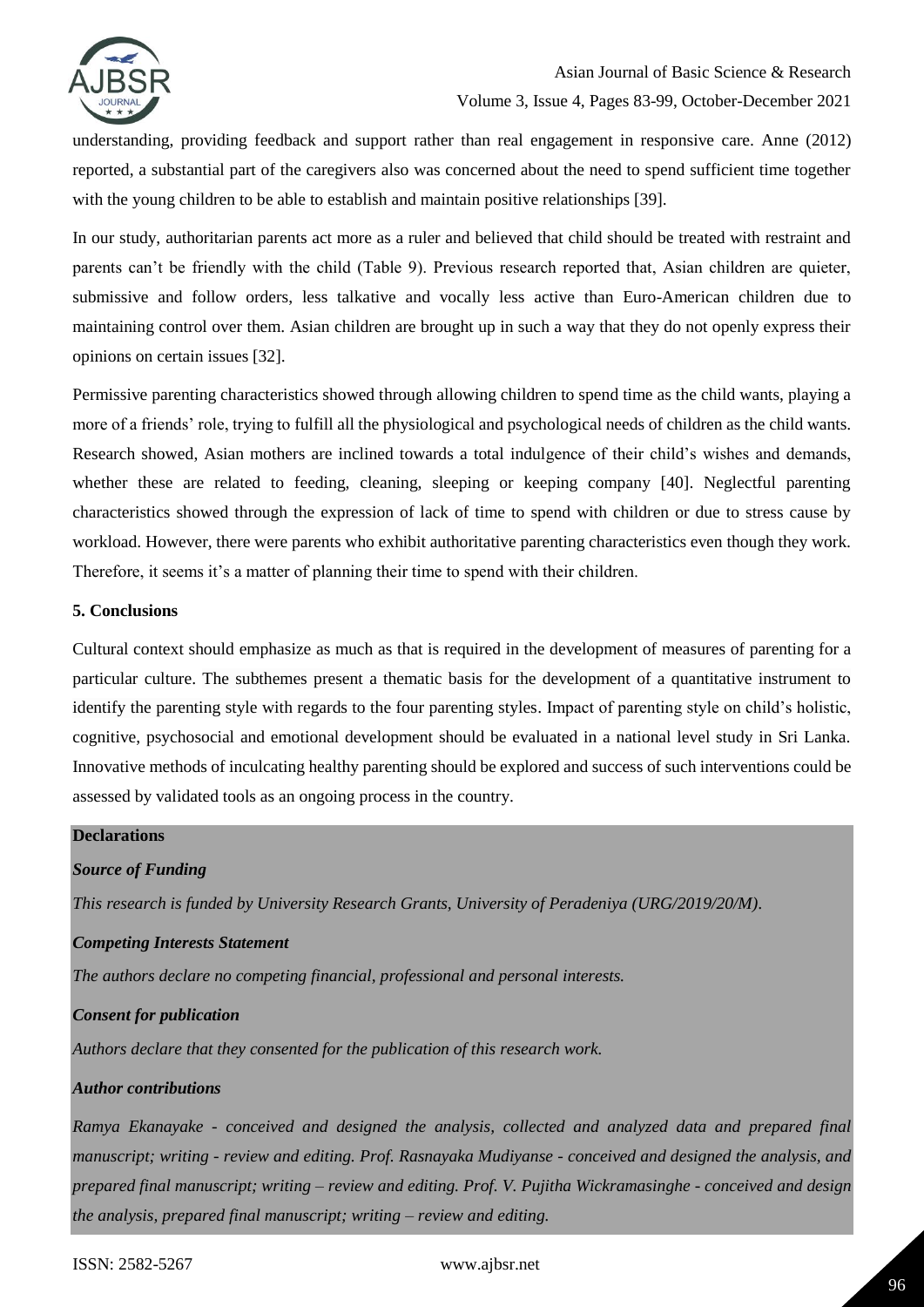

**References**

# Asian Journal of Basic Science & Research Volume 3, Issue 4, Pages 83-99, October-December 2021

[1] World Health Organization (2020). Sexual, reproductive, maternal, newborn, child and adolescent health policy survey, 2018–2019. https://www.who.int/data/maternal-newborn-child-adolescent/static-visualizations/adolesce nt-country-profile.

[2] Bornstein M.H. (2012). Cultural Approaches to Parenting. Parenting, science and practice. Vol.12, Iss.2-3, Pages 212-221.

[3] Ministry of Health (2007). Child Health Development Record. Family Health Bureau.

[4] Bornstein M.H. (2002). Parenting infants. In M. H. Bornstein (Ed.), Handbook of parenting: Children and parenting, 1(2), Pages 3-43.

[5] Collins W.A. & Laursen B. (1999). The Minnesota symposia on child psychology: Relationships as developmental contexts.

[6] Baumrind, D. (1971). Current patterns of parental authority. Dev Psychol Monogr. 4(1).

[7] Maccoby, E. & Martin, J. (1983). Socialization in the context of the family: Parent-child interaction. In: Mussen PH, editor. Handbook of Child Psychology. Wiley; New York: 1-101.

[8] Sanvictores, T. & Mendez, M.D. (2021). Types of Parenting Styles and Effects on Children. StatPearls Publishing.

[9] Times of India (2021). Psychologists share Authoritative parenting style is the best! Here's why.

https://timesofindia.indiatimes.com/life-style/parenting/moments/psychologists-share-authoritative-parenting-styl e-is-the-best-heres-why/articleshow/86939305.cms

[10] Syeda S.B. & Mumtaz A. (2015). Development and Validation of Parenting Style Scale. Pakistan Journal of Psychological Research, 30 (2), Pages 225-248.

[11] Sleddens et al.: Development of the Comprehensive General Parenting Questionnaire for caregivers of 5-13 year olds. International Journal of Behavioral Nutrition and Physical Activity 2014, 11:15.

[12] O'Connor A., Nolan A., Bergmeier H., Williams-Smith, J. & Skouteris (2018). Early Childhood Educators' Perceptions of Parent–child Relationships: A Qualitative Study. Australasian J. of Early Childhood. 43(1): 4-15.

[13] Paul C. (2021). Effectiveness of Positive Discipline Parenting Program on Parenting Style, and Child Adaptive Behavior, Child Psychiatry & Human Development. Available at https://doi.org/10.1007/s10578- 021-01201-x.

[14] Oscar L., Castro C., Wright, R. & Chamblas, I. (2019). Thematic Analysis in Social Work: A Case Study, "Global Social Work-Cutting Edge Issues and Critical Reflections, Bala Raju Nikku, IntechOpen", doi: 10.5772/intechopen.89464.

[15] Gelan B.W. (2016). A qualitative exploration of values and experiences of parents raising adolescent children in Addis Ababa, Ethiopia (Thesis). PhD (Doctor of Philosophy): University of Iowa.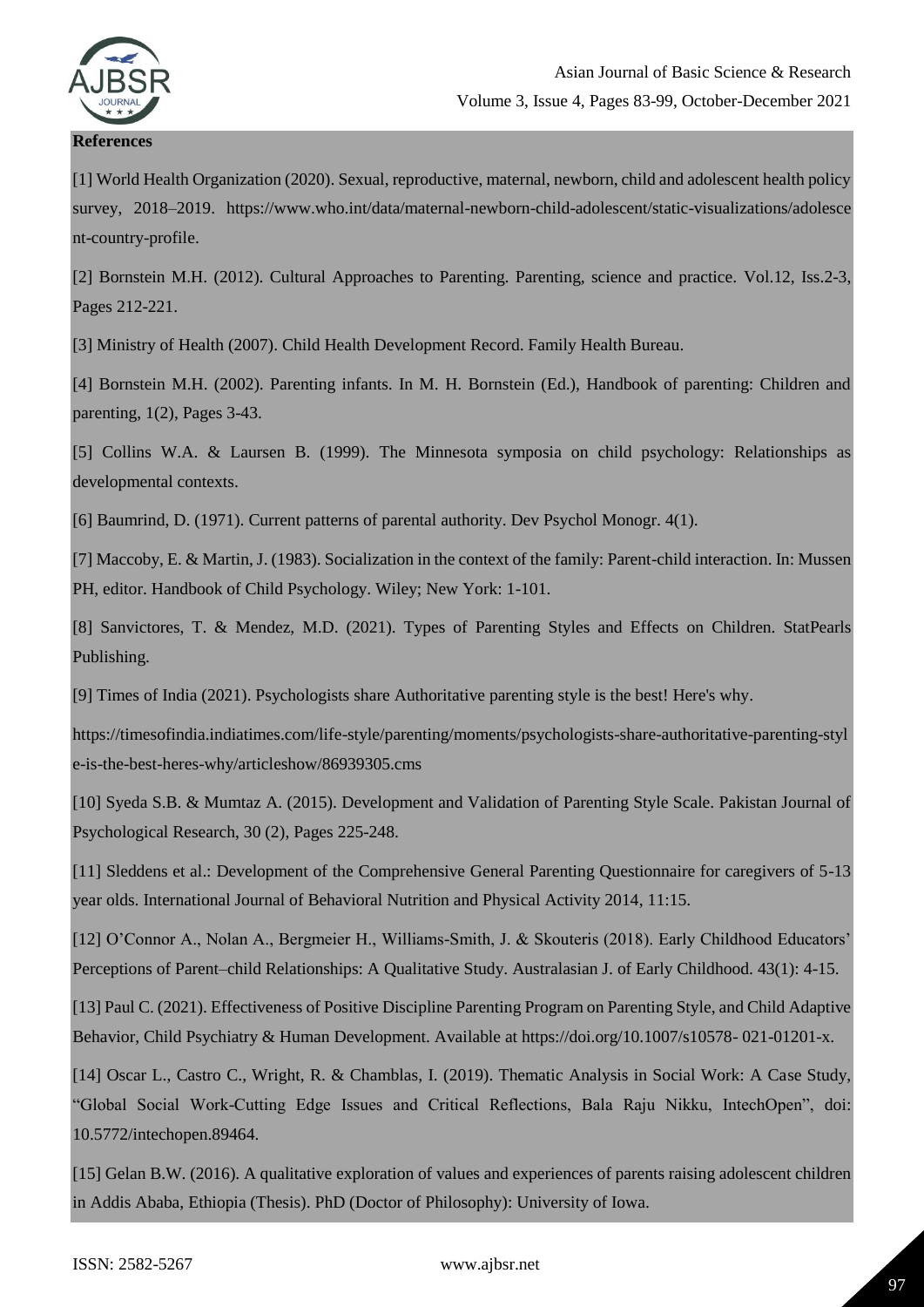

[16] Morad, S.G. (2014). A qualitative study determining the parenting styles and strategies most commonly utilized by Mexican American parents in fostering leadership traits in female adolescents. Doctor of Education, Pepperdine University. Available at: https://digitalcommons.pepperdine.edu/cgi/viewcontent.cgi?article=1501 &context=etd1.

[17] Jago R., Zahra J., Edwards M.J., Kesten J.M., Solomon M.E., Thompson J.L. & Sebire, S.J. (2016). Managing the screen-viewing behaviours of children aged 5-6 years: a qualitative analysis of parental strategies, BMJ Open. 6:e010355.

[18] Bentley, G.F., Turner K.M. & Jago, R. (2016). Mothers' views of their preschool child's screen-viewing behaviour: A qualitative study. BMC Public Health, 16(718).

[19] Zeynep T.B. (2015). Procedia - Social and Behavioral Sciences, 197, Pages 2417-2424.

[20] Majedh F.A.A.R. (2013). Parenting styles used with preschool children among Arab immigrant parents in a U.S. context. Doctor of Philosophy, Colorado State University Fort Collins, Colorado.

[21] Coplan, R.J., Hastings, P.D., Lagace-Seguin D. & Moulton C.E. (2002). Authoritative and authoritarian mothers' parenting goals, attributions and emotions across different child-rearing contexts. Parenting: Science & Practice, 2(1), Pages 1-26.

[22] Wu F. & Sen Qi. (2005). Parenting within Cultural Context: Comparisons between African-American and Asian-American Parents. Annual conference of American Educational Research Association, Montreal, Canada.

[23] Ghate, D., Hazel, N., Creighton, S., Finch, S. & Field, J. (2003). The National Study of Parents, Children and Discipline in Britain. London: Policy Research Bureau.

[24] Clément, M.E., Bouchard, C., Jetté, M. & Laferrière, S. (2000). Family violence in the lives of children in Quebec, 1999. Quebec: Institute of Statistics of Quebec.

[25] Clara, P.K., Fitri, A.A., Eka R.P. & Langgersari E. (2016). How Are Parents Disciplining Their Preschool Children. Advances in Social Science, Education and Humanities Research (ASSEHR), 58.

[26] Dix, T.H. & Grusec, J.E. (1985). Parental attribution processes in child socialization. Sigel I.E. Ed. Parental belief systems: Their psychological consequences for children. Hillsdale, NJ: Lawrence Erlbaum, Pages 201-233.

[27] Kistin, J. C., Radesky, J., Diaz-Linhart, Y., Martha, C.T., O'Connor, E., Silverstein M. (2014). A Qualitative Study of Parenting Stress, Coping, and Discipline Approaches among Low-Income Traumatized Mothers. Journal of Developmental & Behavioral Pediatrics, 35(3), Pages 189-196.

[28] Clarke-Steward A. & Allhusen V. (2005). What we know about childcare. Cambridge, MA and London: Harvard University Press.

[29] Rubin, K.H., Bukowski W.M. & Parker J.G. (2006). Peer interactions, relationships and groups. In: Eisenberg, N, Damon, W, Lerner, RM. eds. Handbook of Child Psychology: Social, Emotional and Personality Development, Hoboken, NJ: Wiley, 3, Pages 571-645.